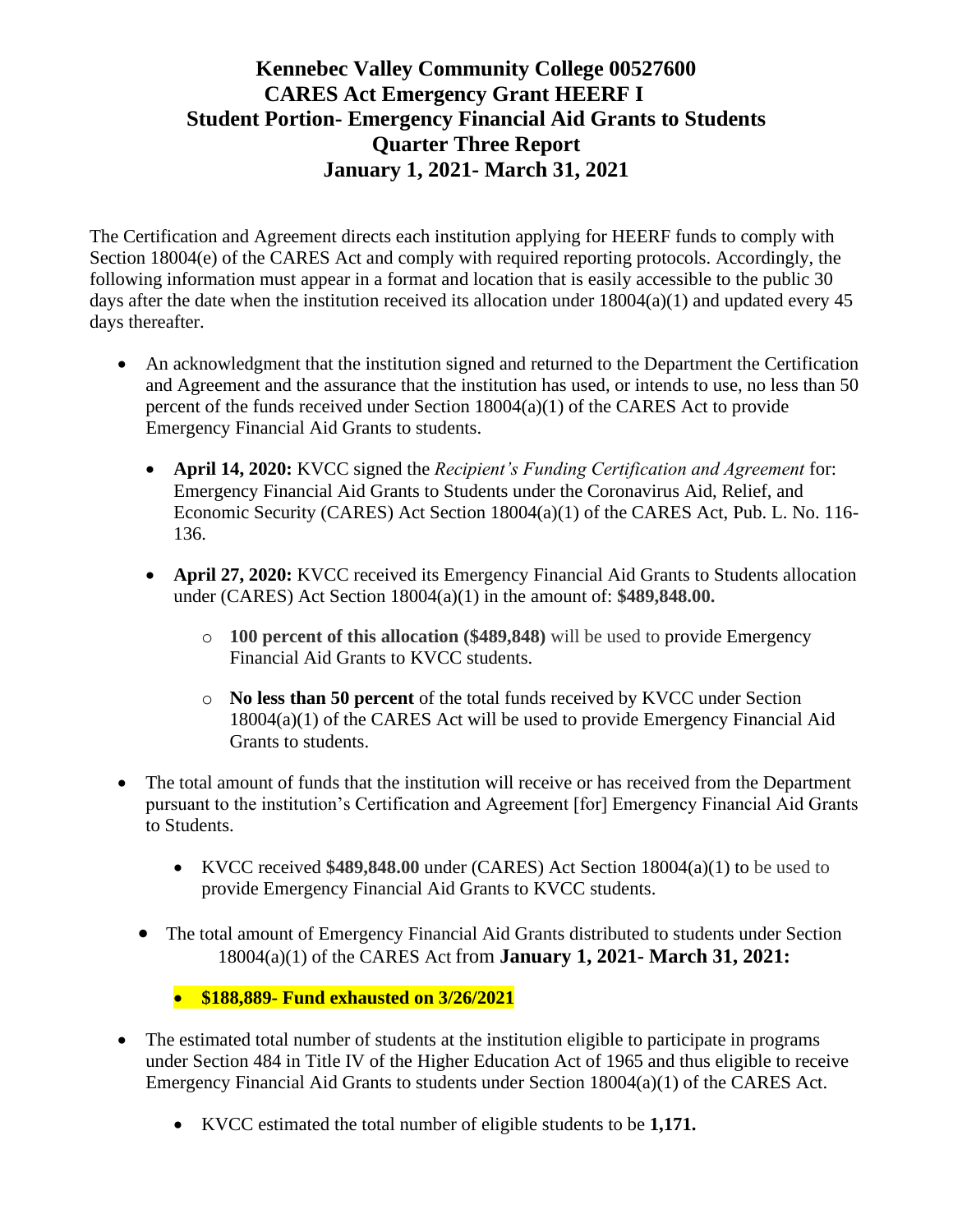- The following federal criteria were used to identify students who were eligible to apply for funding:
	- o Submitted and verified (if applicable) an official 2019-2020 or 2020-2021 FAFSA (Free Application for Federal Student Aid);
	- o Enrolled in a degree or certificate program at KVCC;
	- o Have a high school diploma, home school diploma, or GED;
	- o Be making satisfactory academic progress as determined by Financial Aid;
	- o Not owe a refund on a federal Title IV education grant;
	- o Not be in default on a federal Title IV education loan;
	- o Be a U.S. citizen, permanent resident, or other eligible non-citizen;
	- o Not have fraudulently exceeded federal Title IV education loan limits;
	- o Be registered with the Selective Service if male and required to register;
	- o Have a valid Social Security Number;
	- o Not have a federal or state conviction for using or distributing illegal drugs while receiving federal Title IV education assistance
	- o Not enrolled exclusively in an online program as of March 13, 2020
- Kennebec Valley Community College added additional criteria as follows:
	- o The student must be enrolled at the time of application and be pre-registered for fall 2020 courses at KVCC.
	- o Exceptions were made for students enrolled as of March 13, 2020 and pre-registered for fall 2020 but not enrolled at the time of an application submitted during the summer 2020 semester. These students were issued  $\frac{1}{2}$  of their total CARES ACT emergency financial aid grant at the time of application approval and the second  $\frac{1}{2}$ of their grant will be issued early in the fall 2020 semester provided the student is enrolled at the end of the fall 2020 add/drop period.
- The total number of students who have received an Emergency Financial Aid Grant to students under Section 18004(a)(1) of the CARES Act from **January 1, 2021- March 31, 2021:**

• **231 students- Fund exhausted on 3/26/2021**

- The method(s) used by the institution to determine which students receive Emergency Financial Aid Grants and how much they would receive under Section 18004(a)(1) of the CARES Act.
	- Students were required to complete an online CARES Act Grant application in their myKVCC student portal.
	- In addition to the eligibility determination methodology listed in the above section  $#4$ , the following award amount determination methodology was utilized: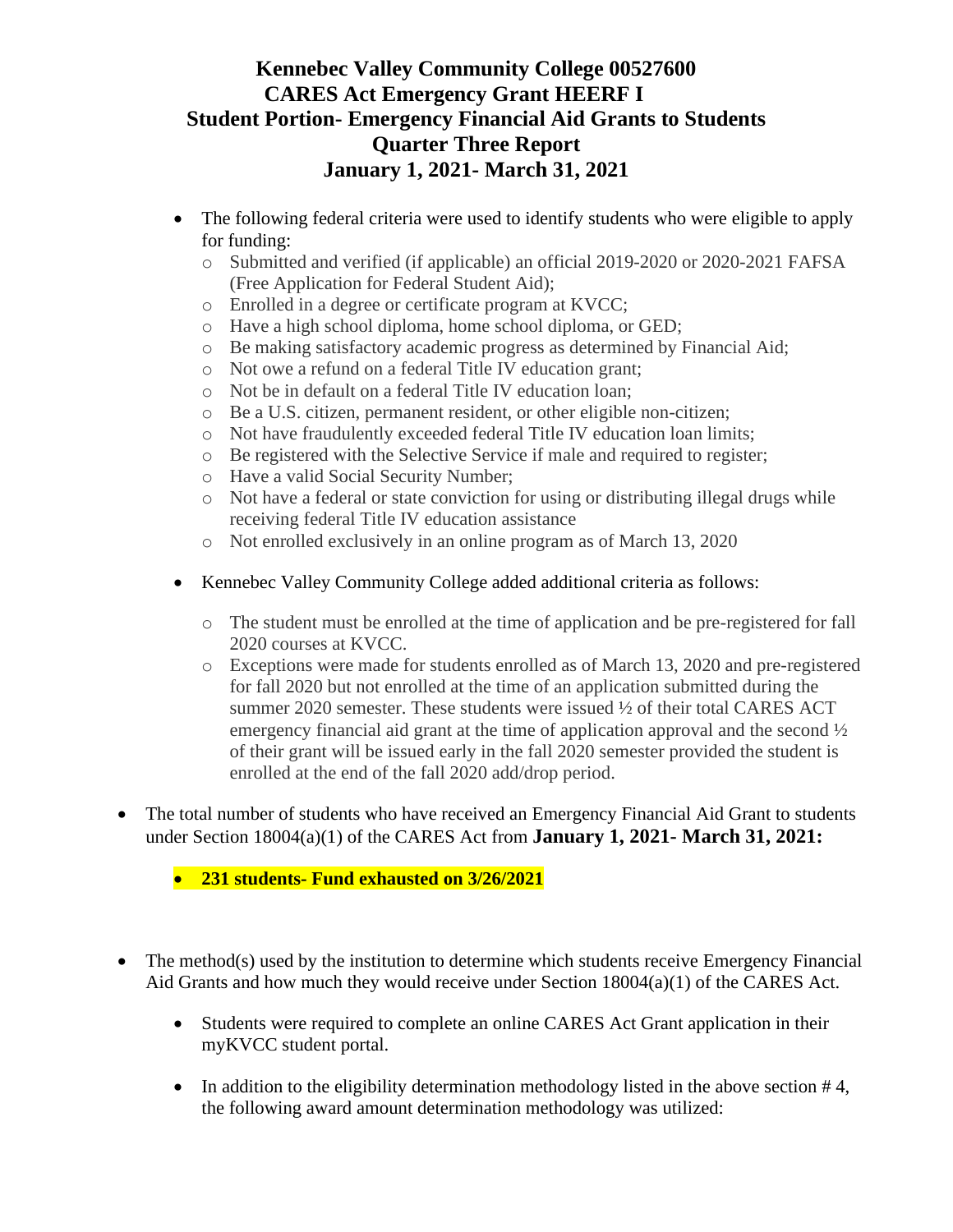| <b>FAFSA Determined</b><br><b>Estimated Family</b><br><b>Contribution (EFC)</b> | <b>Total CARES ACT Award</b><br>Amount                               |
|---------------------------------------------------------------------------------|----------------------------------------------------------------------|
| EFC > \$10,000                                                                  | The amount of student request, up<br>to \$500.00 (range \$200-\$500) |
| $EFC$ > = \$3,000                                                               | \$500.00                                                             |
| EFC < \$3,000                                                                   | \$1,000.00                                                           |

- Financial aid grants to students for are only permitted for expenses related to the disruption of campus operations due to coronavirus (including eligible expenses under a student's cost of attendance such as food, housing, course materials, technology, health care, and child care).
- Any instructions, directions, or guidance provided by the institution to students concerning the Emergency Financial Aid Grants.
	- Email Date: **May 29, 2020**
		- o Email Contents:



#### Dear KVCC Students:

Congress recently passed the Coronavirus Aid, Relief, and Economic Security (CARES) Act to provide some relief to students and colleges from the economic fallout related to the COVID-19 pandemic. CARES Act emergency funds are for the sole purpose of providing emergency financial grants to students for their expenses related to the disruption of campus operations due to COVID-19, such as housing, food, course materials, technology, healthcare and childcare expenses

- The link below will take you to the web page with information regarding the CARES Act. **CARES Act**
- The application to request emergency funds will be found in your Student Portal.
	- o Log in with your user name and password.
	- o Complete the application. o Applications are reviewed every 2 weeks.
		-

Please note that there are federal eligibility requirements. The criteria are listed in the above link for the CARES Act. If you have questions about eligibility please contact financialaid@kvcc.me.edu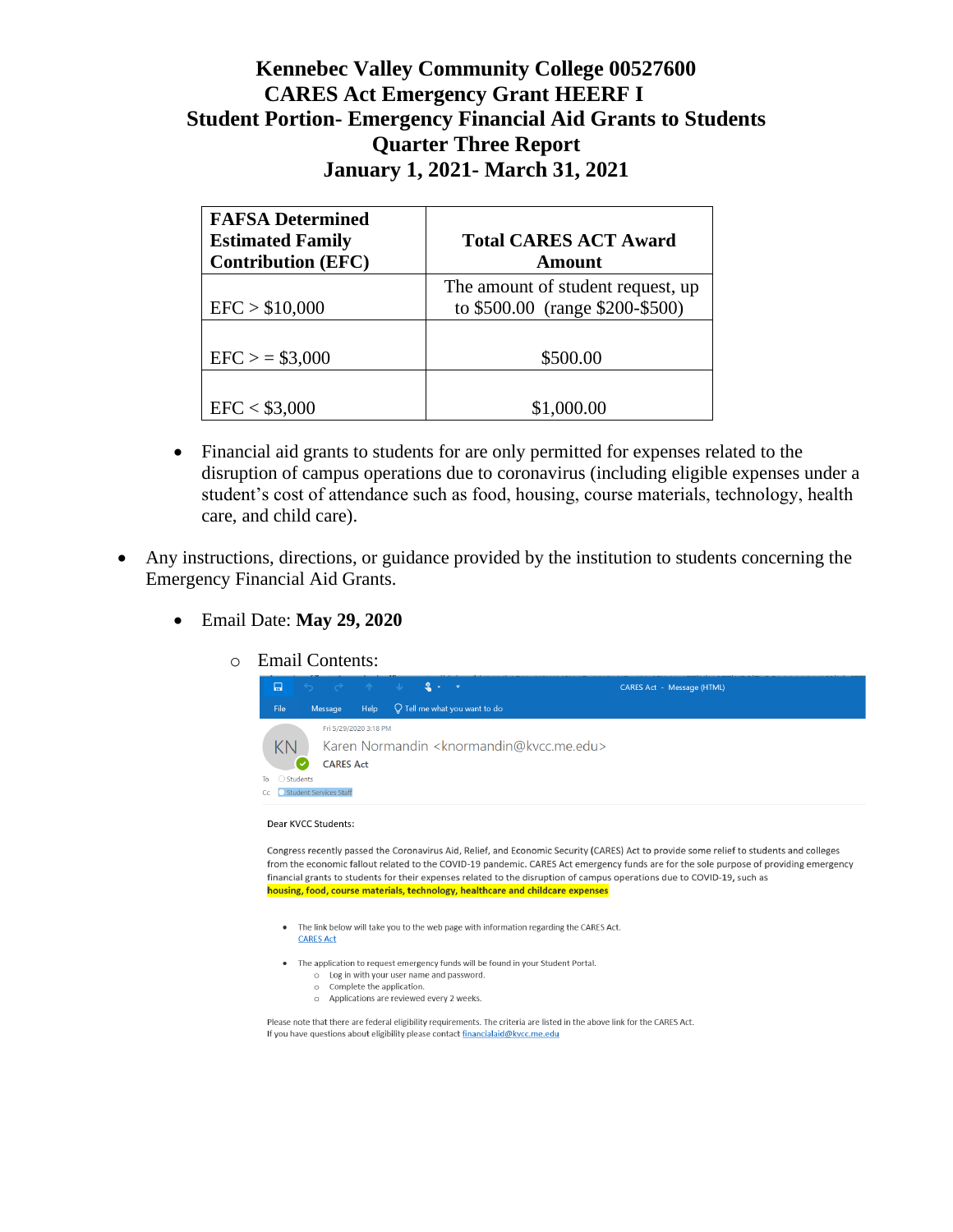- KVCC Mobile App Announcement Date: **May 29, 2020**
	- o Mobile APP Contents:



Have a wonderful weekend-Karen

Karen Normandin Dean of Student Affairs & Enrollment Kennebec Valley Community College 92 Western Avenue Fairfield, Maine 04937

Mobile: 207.509.0575 Office: 207.453.5019

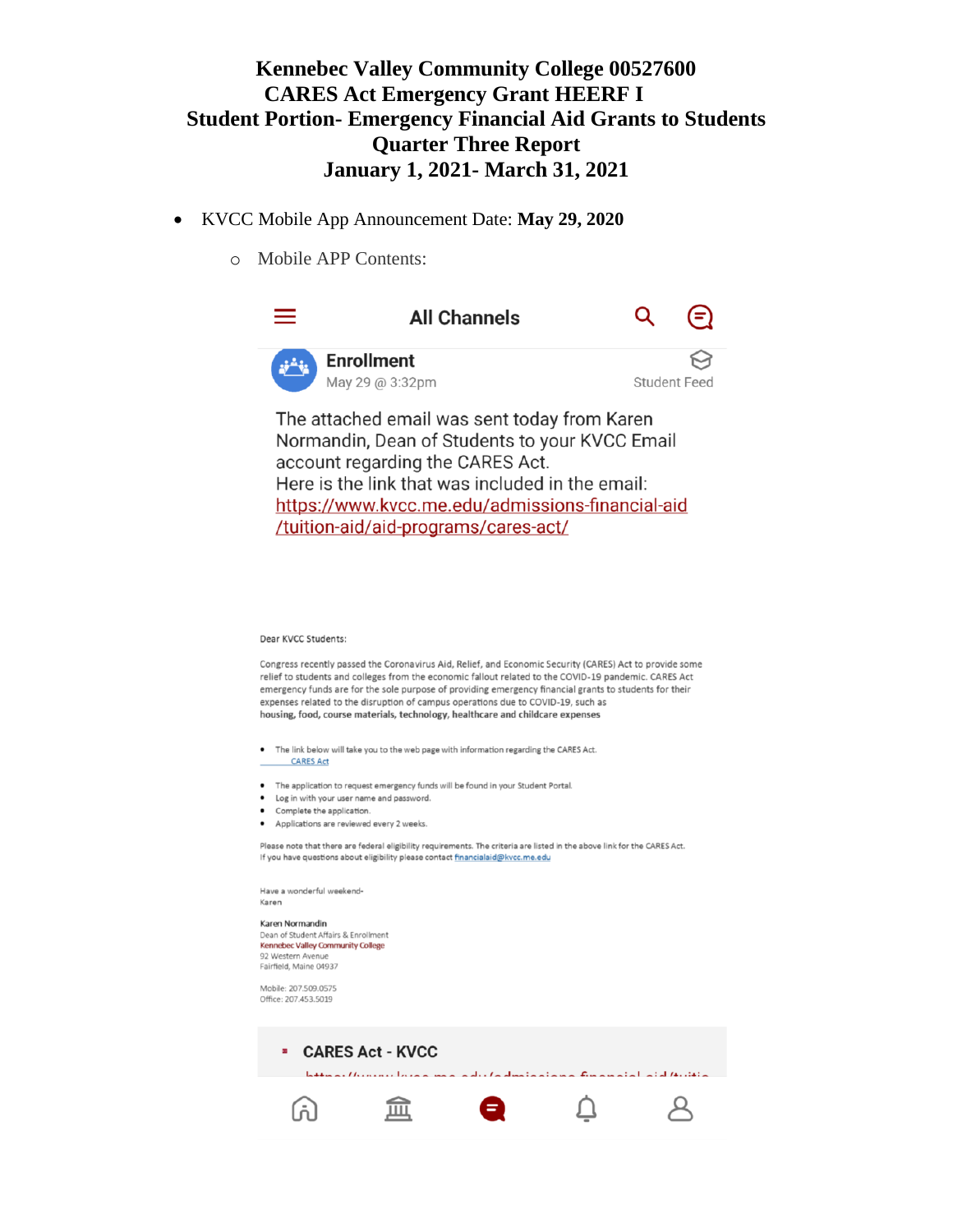- KVCC CARES ACT Webpage Publish Date: **May 27, 2020**
	- o Webpage URL: [https://www.kvcc.me.edu/admissions-financial-aid/tuition](https://www.kvcc.me.edu/admissions-financial-aid/tuition-aid/aid-programs/cares-act/)[aid/aid-programs/cares-act/](https://www.kvcc.me.edu/admissions-financial-aid/tuition-aid/aid-programs/cares-act/)
	- o Webpage Contents:
	- o **Frequently Asked Questions**
	- o WHAT IS THE CARES ACT AND WHERE DID THE FUNDING FOR THE EMERGENCY GRANTS COME FROM?
		- The Coronavirus, Relief and Economic Security (CARE) act was passed by Congress and signed into law on March 27, 2020. One aspect of the act was the creation of the Higher Education Emergency Relief Fund (HEERF). The Cares act provides funds to institutions for emergency financial aid grants to students whose lives have been disrupted by the COVID-19 pandemic.
	- o WHAT IS THE CARES ACT AND WHERE DID THE FUNDING FOR THE EMERGENCY GRANTS COME FROM?
		- The Coronavirus, Relief and Economic Security (CARE) act was passed by Congress and signed into law on March 27, 2020. One aspect of the act was the creation of the Higher Education Emergency Relief Fund (HEERF). The Cares act provides funds to institutions for emergency financial aid grants to students whose lives have been disrupted by the COVID-19 pandemic.
	- o WHO IS ELIGIBLE FOR CARES ACT EMERGENCY AID GRANTS?
		- Because CARES Act emergency funds are federally funded, eligibility has been restricted by the U.S. Department of Education to students who have filed a Free Application for Federal Student Aid (FAFSA) and participate in the federal student aid programs.
		- To be eligible, a student must:
		- KVCC has received an official 2019-2020 or 2020-2021 FAFSA (Free Application for Federal Student Aid)
		- Be enrolled in a degree or certificate program at KVCC;
		- Have a high school diploma, home school diploma, or GED;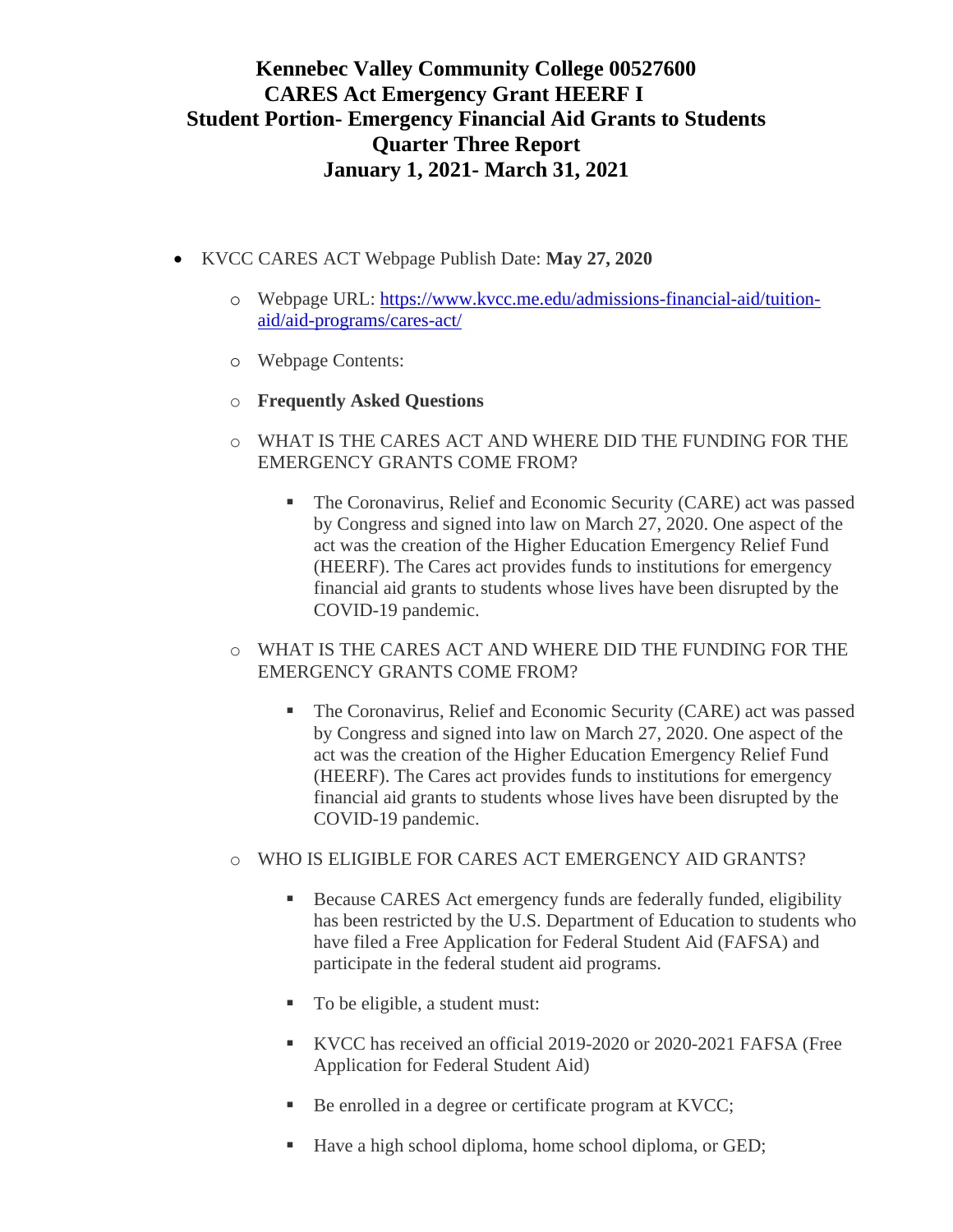- Be making satisfactory academic progress as determined by Financial Aid;
- Not owe a refund on a federal Title IV education grant;
- Not be in default on a federal Title IV education loan;
- Be a U.S. citizen, permanent resident, or other eligible non-citizen;
- Not have fraudulently exceeded federal Title IV education loan limits;
- Be registered with the Selective Service if male and required to register;
- Have a valid Social Security Number;
- Not have a federal or state conviction for using or distributing illegal drugs while receiving federal Title IV education assistance
- Not enrolled exclusively in an online program as of March 13, 2020

#### o DO I NEED TO APPLY FOR THE CARES ACT EMERGENCY GRANT AND HOW WILL I RECEIVE MY EMERGENCY GRANT?

- Students will complete an Emergency Grant Request Form. The form is in the [Student Information Portal.](http://my.kvcc.me.edu/) Applications will be reviewed biweekly. Upon meeting eligibility requirements, the amount of the emergency grant aid will be determined by a review of the request form (amount requested by the student and need for assistance as related to COVID-19) and the student's expected family contribution. Funds will range from \$200 to \$1,000.
- Checks will be mailed to the student's home address as recorded in the College's Student Information System.
- Checks will be processed and mailed five (5) days following approval of the student's application. Ineligible students will be notified in writing.
- o HOW MUCH EMERGENCY GRANT MONEY WILL I RECEIVE?
	- The amount of emergency grant aid will be connected to the student's expected family contribution as determined by the completion of the FAFSA (Free Application of Federal Financial Aid).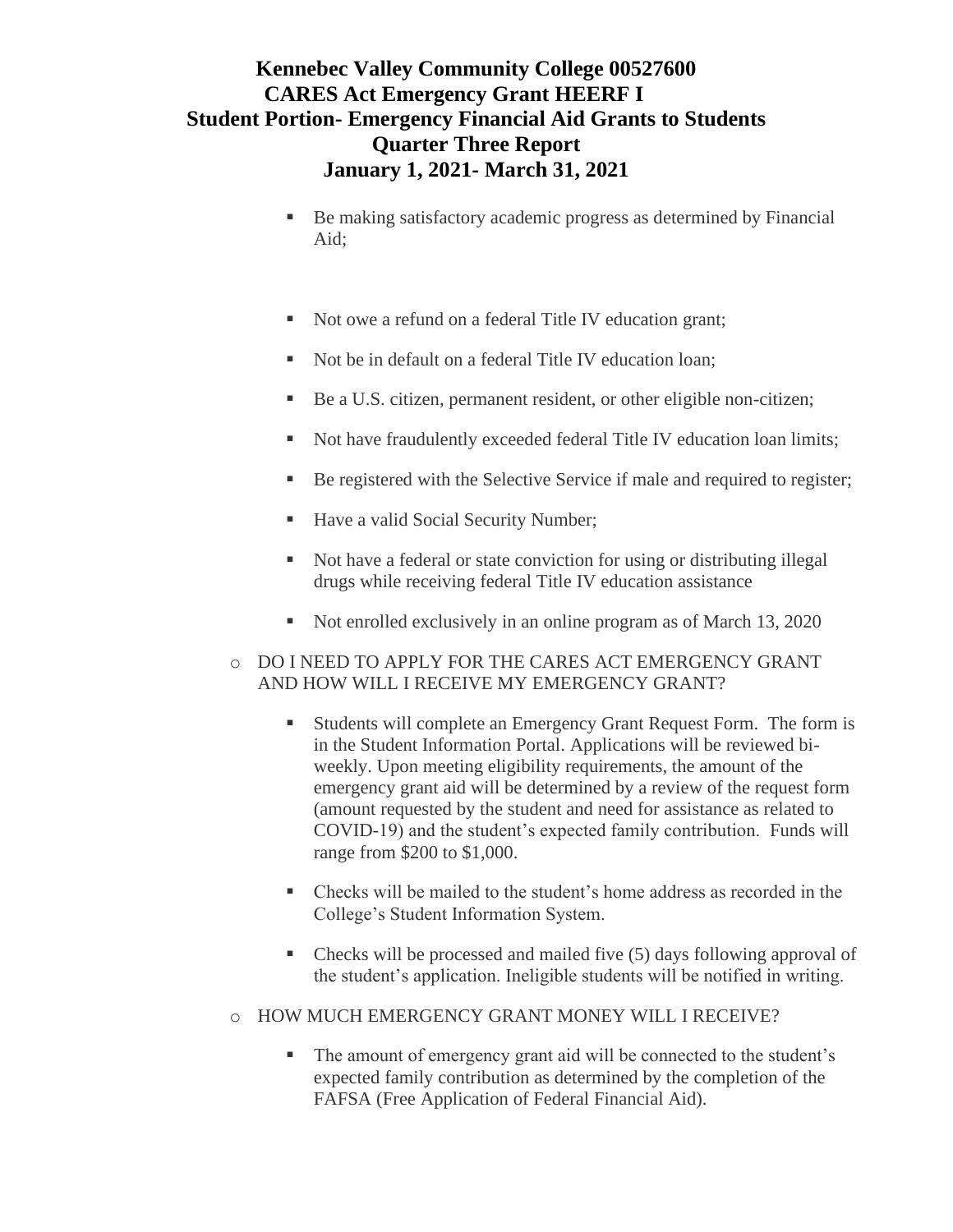#### o WHAT IF I NEED MORE MONEY THAN THE EMERGENCY GRANT I RECEIVED?

- We understand that students have significant financial needs during this time. These emergency grants are meant to help meet your financial needs, but we know the grants may not be enough money for many students. If you are having substantial financial difficulties, please reach out to the Office of Financial Aid and Scholarships for information on other resources that may be available.
- o WHO DO I CONTACT IF I HAVE QUESTIONS?
	- For basic questions about your eligibility for CARES Act emergency aid grants, email [financialaid@kvcc.me.edu](mailto:financialaid@kvcc.me.edu)
	- For questions about the disbursement of grant funds, email [businessoffice@kvcc.me.edu](mailto:businessoffice@kvcc.me.edu)
- KVCC CARES ACT student email sent: **January 6, 2021**

**From:** Michelle Webb **Sent:** Wednesday, January 6, 2021 2:14 PM **To:** *KVCC January 2021 enrolled students meeting CARES eligibility screening* **Subject:** Resources for KVCC Students Spring 2021

First Name,

Good afternoon and happy new year!

As the KVCC spring 2021 semester is about to start, I am writing to share a few student resources that you may potentially be eligible to receive.

#### **1. KVCC Cares Act Emergency Student Relief Grants**

a. These grants to students are permitted for emergent expenses related to the disruption of campus operations due to coronavirus (including eligible expenses under a student's cost of attendance such as food, housing, course materials, technology, health care, and childcare). b. Awards are based on the student's FAFSA Determined Estimated Family Contribution (EFC)

- i. Total student CARES ACT award amounts range from \$200-\$1,000
	- ii.  $EFC > $10,000 =$  the amount of student request, up to \$500.00
	- iii. EFC  $> = $3,000 = $500.00$  grant